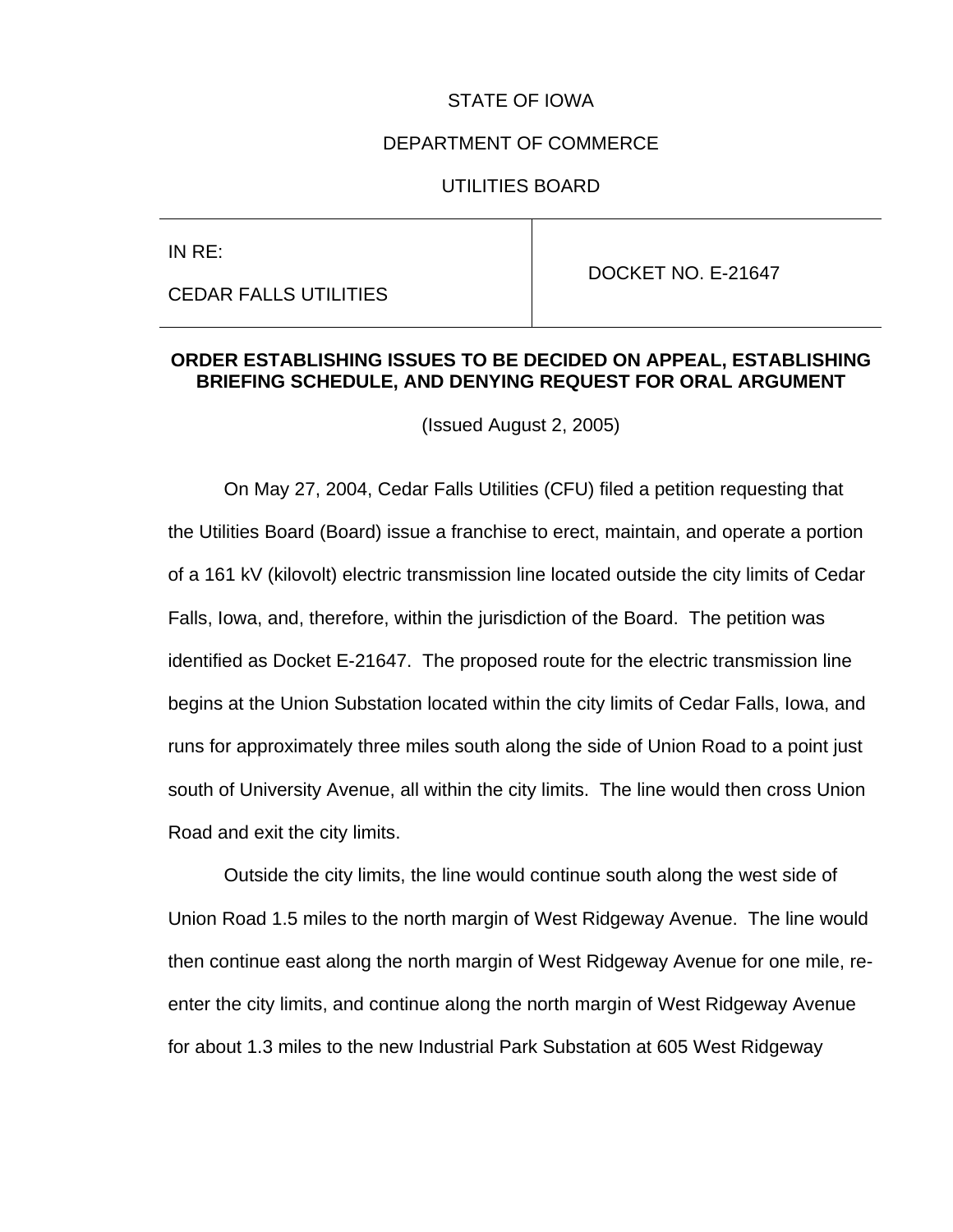Avenue. The franchise is requested for approximately 2.5 miles of transmission line that would be located outside the city limits of Cedar Falls in Black Hawk County.

On December 23, 2004, the Board assigned the docket to an administrative law judge (ALJ) to establish a procedural schedule, set a hearing date, and conduct the proceedings. In compliance with Iowa Code § 478.6, the Board indicated that the hearing should be held in Waterloo, Iowa.

On January 11, 2005, the ALJ issued an order establishing a procedural schedule and scheduling a hearing. After two continuances, the hearing was held on April 15, 2005. On July 6, 2005, the ALJ issued a proposed decision and order granting the petition and franchise to CFU.

Subrule 199 IAC 7.8(2) requires that appeals from the proposed decision of the ALJ be filed within 15 days of the date the decision is issued. A timely appeal was filed by Bert and Diane Schou. The Schous requested oral argument and a briefing schedule on the issues they raised. The Board, pursuant to 199 IAC 7.8(2)"d," must issue a ruling on the issues to be decided on appeal within 20 days of the date of the proposed decision of the ALJ and establish a procedural schedule for briefs and oral argument if allowed.

Due to schedule conflicts and the short time allowed by 199 IAC 7.8(2)"c" and "d" between the response date and the date an order is required to be issued, August 4 and August 10 respectively, the Board is issuing this order without the benefit of the responses to the appeal. The Board has contacted counsel for CFU and the Consumer Advocate Division of the Department of Justice (Consumer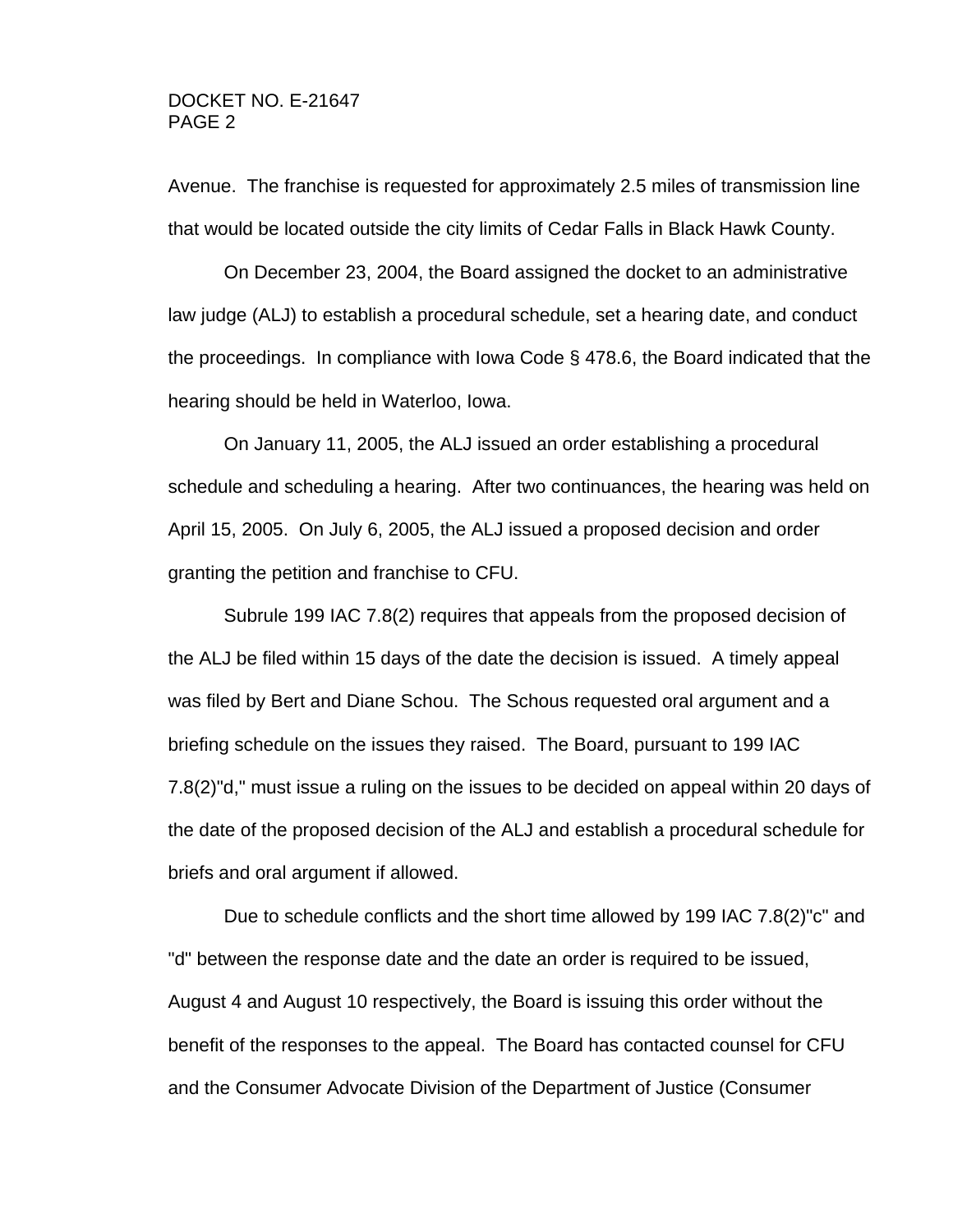Advocate) and informed them of this decision. The Board finds that the Schous have raised issues that should be considered on appeal.

The issues to be addressed on appeal are set out below. The parties may also address any other issues they consider relevant. The Board reserves the right to address any issue that it considers necessary to a just and fair resolution of the appeal.

### **ISSUES FOR CONSIDERATION ON APPEAL**

### **1. Failure to provide notice of the petition as required by Iowa Code § 478.5 and 199 IAC 11.5(2).**

Iowa Code § 478.5 and 199 IAC 11.5(2) require that the Board cause notice of the petition to be published in a newspaper for two consecutive weeks. The notice shall contain a general statement of the contents and purpose of the petition, a general description of the lands and highways to be traversed, and shall state that any objections shall be filed in writing not later than 20 days after the date of the last publication. In this case, notice was not published as required before the hearing on April 15, 2005. After the hearing, CFU published the required notice in the Waterloo Cedar Falls Courier on May 16 and May 27, 2005. No new objections were filed.

The Schous raise the issue of failure of CFU to provide the required notice because it was not published before the hearing and, when published, the notice was only published one day each week rather than everyday for a two-week period. This is an issue that the Board will consider on appeal.

**2. The findings of the ALJ in the proposed order are not supported by competent and substantial evidence and the ALJ erred in not admitting certain evidence offered by the Schous.**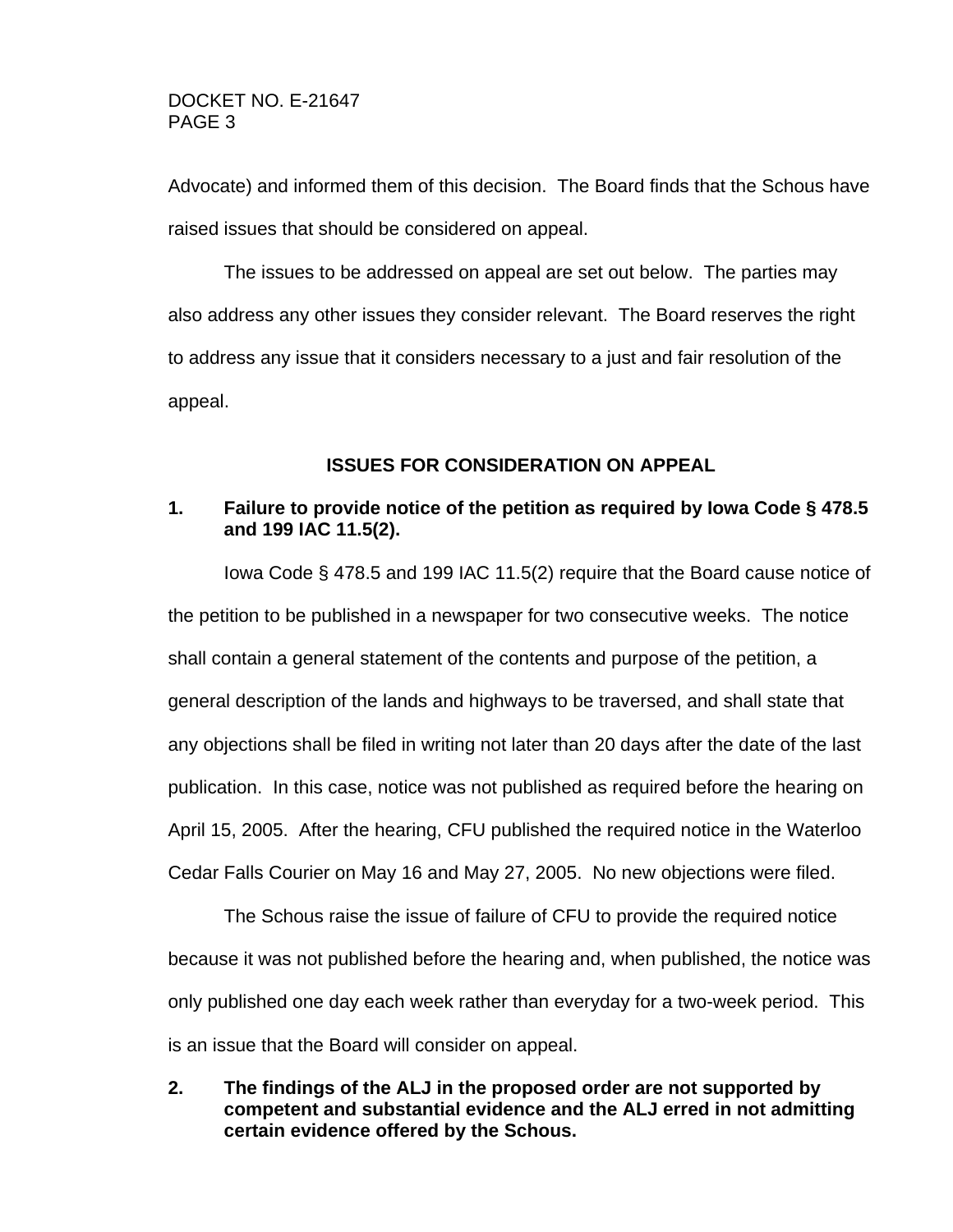The Schous raised several issues concerning the failure of the ALJ to admit certain evidence and that certain of the ALJ's findings were not supported by the record. The Board will consider these issues under the general heading of whether there is a preponderance of evidence to support the decision of the ALJ.

a. The Schous contend that evidence to support their position was not admitted into the record or is readily available to all parties. The specific items of evidence as described by the Schous are listed below.

1. The engineer's 1978 report referred to by the ALJ was one provided by CFU, which should take responsibility for entering that on the record.

2. The EMF-RAPID report is well-known in the industry and available on the Web and court proceedings in other states.

3. The National Institute of Environmental Health Studies (NIEHS) conclusions regarding the effect of power-line frequency electric and magnetic fields on human health.

4. The printed publication of Black on White. The Schous indicate that they will be receiving copies and will send a copy to each party. Excerpts of the book appear to have been admitted as Exhibit 213 and 216.

5. Evidence from Susan Malloy and Arthur Furstenburg, as well as from Salford and Magda Havas.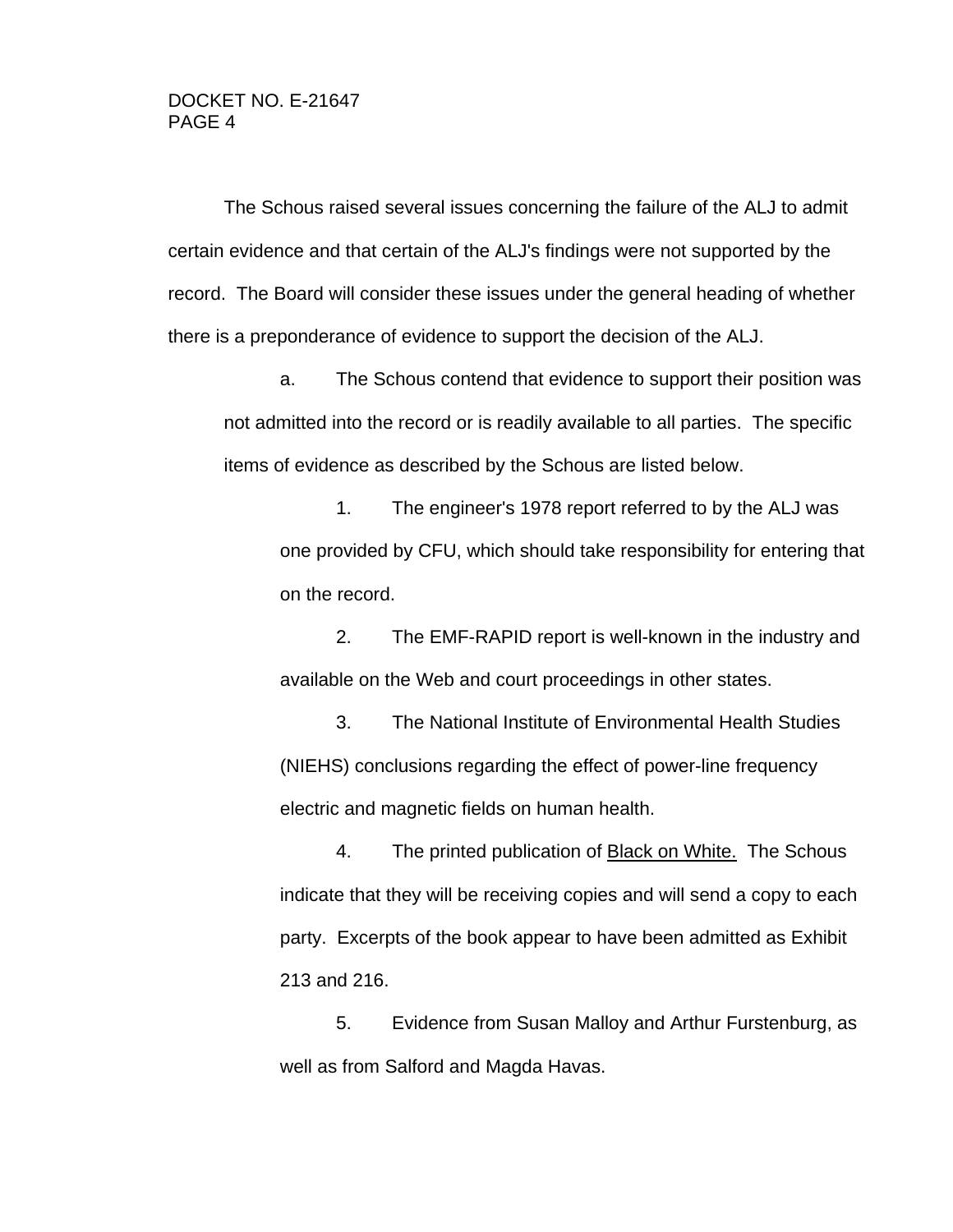b. The Schous contend that CFU did not serve them with all of the prefiled testimony.

c. The Schous contend that the findings of the ALJ concerning the capacity of the proposed line are not credible.

d. The Schous contend that the evidence does not support the findings of the ALJ concerning the distance of the Schou house from the proposed line.

e. The Schous contend that the evidence concerning the field readings of electric magnetic fields (EMF) emissions is not scientifically verifiable and therefore not supported by the evidence.

f. The Schous contend that the findings of the ALJ concerning the health effects of the proposed power line are not supported by the record.

## **3. Application of the appropriate standard for admission of expert testimony and the qualifications of CFU's witnesses.**

The Schous contend that CFU witness Dr. Siles was not qualified to testify as an expert on the effect of EMF on humans. The Schous did not raise the same issue with CFU's other witnesses, however, the Board will consider the qualifications of the three CFU witnesses and the opinions they gave concerning power line emissions and EMF effects on humans.

## **4. Exclusion of evidence concerning landing strip.**

The Schous contend that CFU failed to address the location of a helicopter landing strip within ½ mile of the proposed power line. The Board will consider this issue on appeal.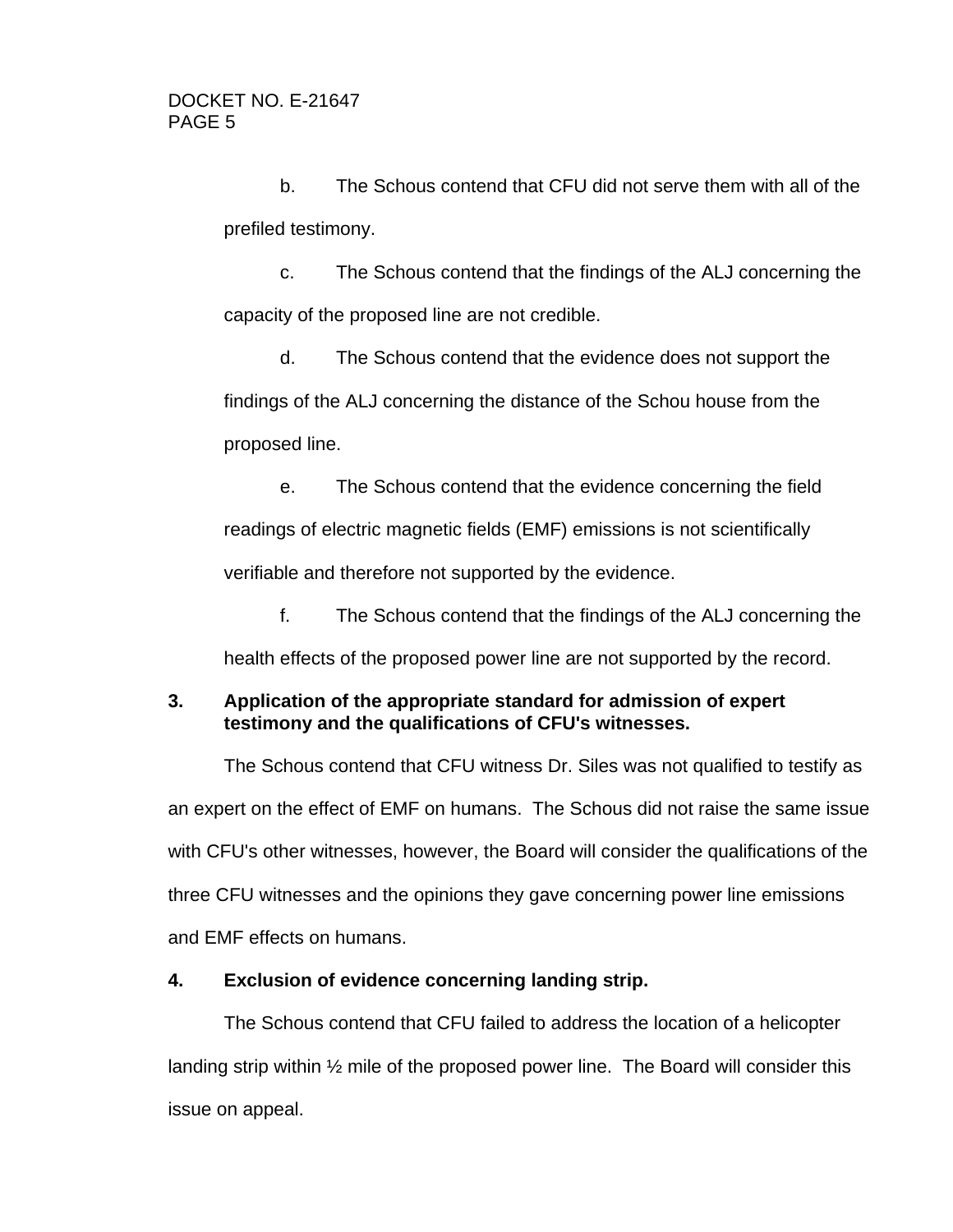## **5. Alternate routes not properly considered**

The Schous contend the ALJ did not give proper consideration to the alternative routes, especially the one offered by Consumer Advocate. The Board will consider this issue on appeal.

## **6. Failure to meet the standard of "necessary for public use."**

The Schous contend that CFU did not meet the requirement that the proposed line is necessary to serve the public use. The Board will consider this issue on appeal.

## **7. Failure to properly weigh evidence of injury to Mrs. Schou.**

The Schous contend the ALJ did not properly weigh the effect of the proposed line on the health of Mrs. Schou. The Board will consider this issue on appeal.

## **RELIEF REQUESTED**

The Schous request the ALJ's proposed order be stayed pending a Board decision on the appeal. The franchise will not be issued to CFU until a final decision is issued by the Board. A stay of the proposed order, therefore, is unnecessary. CFU cannot begin construction outside the city limits until it receives the franchise.

The Schous request that the Board rule in their favor on the evidentiary and other issues and grant a rehearing to allow them sufficient time to provide additional evidence. The Board will not address the request for rehearing until it has reviewed the record and the briefs to be filed by the parties.